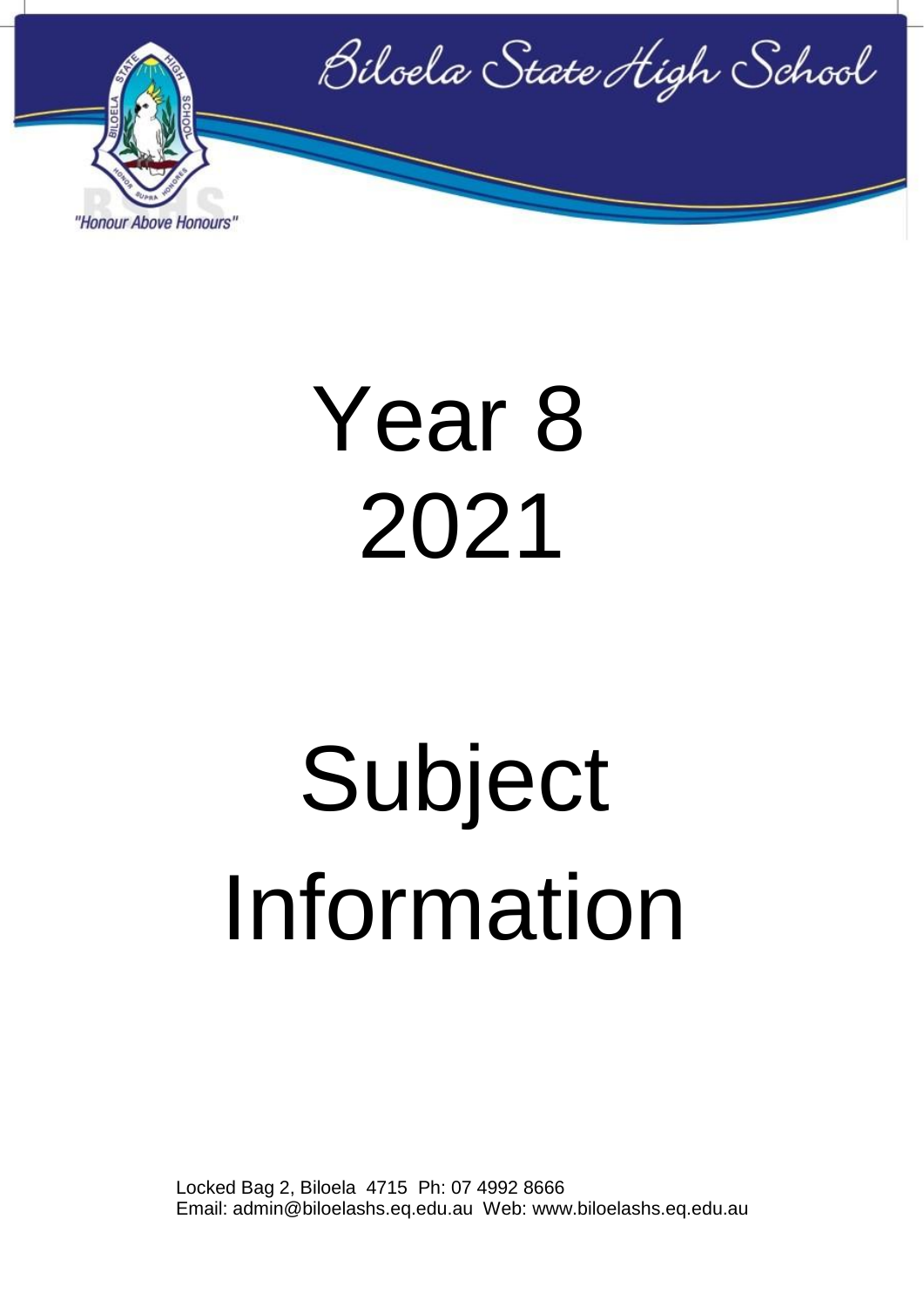## **CONTENTS**

## **PART A - Compulsory Curriculum Overview**

#### **PART B - Electives**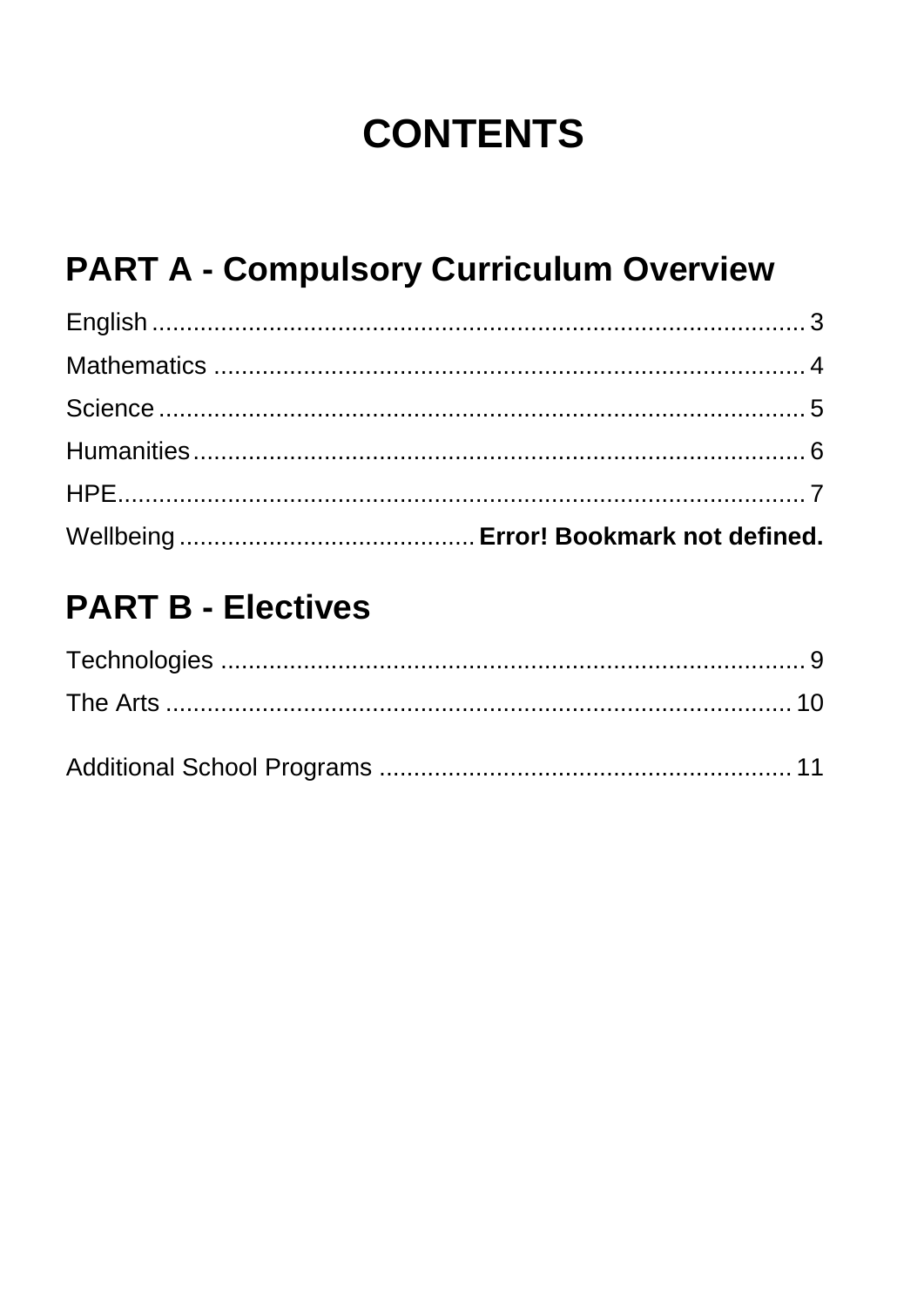<span id="page-2-0"></span>

| <b>Subject</b>                       | <b>English</b>                                                                                                                                                                                                                                                                                                                                                                                                                                                                                                                                                                                                                                                                                                                                                                                                                                                                                                                                                                                                                                                                                                                                                                                                                                                                                                                                                                                                                                                                                                                                                                                                                                                                                                                                                                                                                                                                    |
|--------------------------------------|-----------------------------------------------------------------------------------------------------------------------------------------------------------------------------------------------------------------------------------------------------------------------------------------------------------------------------------------------------------------------------------------------------------------------------------------------------------------------------------------------------------------------------------------------------------------------------------------------------------------------------------------------------------------------------------------------------------------------------------------------------------------------------------------------------------------------------------------------------------------------------------------------------------------------------------------------------------------------------------------------------------------------------------------------------------------------------------------------------------------------------------------------------------------------------------------------------------------------------------------------------------------------------------------------------------------------------------------------------------------------------------------------------------------------------------------------------------------------------------------------------------------------------------------------------------------------------------------------------------------------------------------------------------------------------------------------------------------------------------------------------------------------------------------------------------------------------------------------------------------------------------|
| <b>Subject</b><br><b>Description</b> | Year 8 covers a range of modes used in communication: listening,<br>reading, viewing, speaking, writing and creating.<br>In Semester One students develop their understanding of short stories'<br>text structures and language features by reading, analysing and creating<br>short narratives aimed at teenagers. They also examine how visuals are<br>used to complement and enhance stories to position readers. Students<br>then move into a novel study where they analyse the narrative techniques<br>used by authors to position readers.<br>In Semester Two students further develop their understanding of how the<br>human experience is represented in film texts and communicates ideas<br>and values of Indigenous peoples. Students then study a drama text<br>through the study of Noah and Saskia (television series). They explore<br>the concepts of online friendships and create their own persuasive<br>speech in character. Finally students study the persuasive elements used<br>in Homepages to influence and position readers/viewers.<br>Year 8 English students may apply to be in the Accelerated Curriculum<br>Enrichment Programme, which includes studying ACE Science and<br>Maths. Students in the ACE programme will study concepts at a quicker<br>pace and a greater depth to develop a deeper understanding of texts.<br>They will further their core learning and apply these skills to more<br>complex texts or higher order thinking activities.<br>Unit $1 -$ Creating short stories<br>Unit 2 - Representations of teens - Novel Study<br>Unit 3 – Representing the Human experience/ Understanding how texts<br>communicate ideas and values - Analysis of a literary text<br>Unit 4 – Exploring viewpoints on ethical issues in drama texts –<br>Persuasive monologue<br>Unit 5 – Analysing digital texts – Interpreting a homepage |
| <b>Assessment</b>                    | Assessment may include:<br>Exams<br>Assignments<br>Spoken presentations/performances<br>$\bullet$                                                                                                                                                                                                                                                                                                                                                                                                                                                                                                                                                                                                                                                                                                                                                                                                                                                                                                                                                                                                                                                                                                                                                                                                                                                                                                                                                                                                                                                                                                                                                                                                                                                                                                                                                                                 |
| Home<br>Learning                     | Students are to read each evening for approximately 15min<br>Regular home learning activities will be given to students as directed by<br>their classroom teacher. Where novels are the focus for a unit, these<br>need to be read both at school and home. Once assessment tasks have<br>been distributed, it is expected students work on these at home to be<br>ready for monitoring and due dates.                                                                                                                                                                                                                                                                                                                                                                                                                                                                                                                                                                                                                                                                                                                                                                                                                                                                                                                                                                                                                                                                                                                                                                                                                                                                                                                                                                                                                                                                            |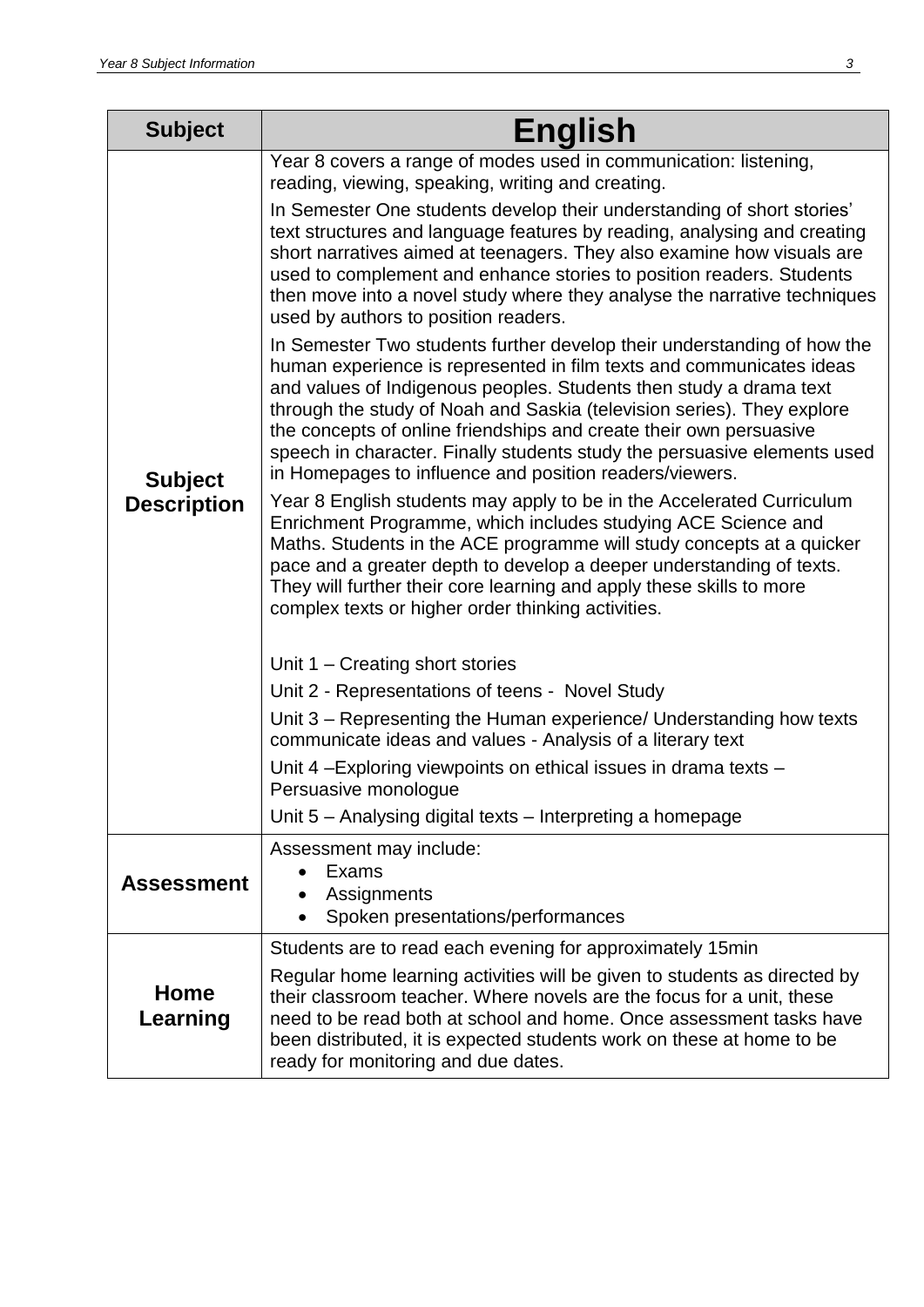<span id="page-3-0"></span>

| <b>Subject</b>                       | <b>Mathematics</b>                                                                                                                                                                                                                                                                                                                                                                                                                                                                                                               |
|--------------------------------------|----------------------------------------------------------------------------------------------------------------------------------------------------------------------------------------------------------------------------------------------------------------------------------------------------------------------------------------------------------------------------------------------------------------------------------------------------------------------------------------------------------------------------------|
| <b>Subject</b><br><b>Description</b> | All Year 8 Mathematics students will cover the same core concepts<br>and sit the same assessment tasks.                                                                                                                                                                                                                                                                                                                                                                                                                          |
|                                      | Students are studying the Australian Curriculum in mathematics.<br>This allows students to become self-motivated, confident learners<br>through inquiry and active participation in challenging and engaging<br>experiences. Ultimately, mathematics is about thinking and problem<br>solving, and being able to communicate and justify decisions.                                                                                                                                                                              |
|                                      | In Year 8, students will apply a variety of mathematical concepts in<br>real-life, life-like and purely mathematical situations. Topics they will<br>study include:                                                                                                                                                                                                                                                                                                                                                              |
|                                      | - The real number system, money and financial mathematics<br>- Index notation, decimals and probability<br>- The Cartesian plane and linear equations                                                                                                                                                                                                                                                                                                                                                                            |
|                                      | - Perimeter and area and mathematics of the circle<br>- The laws of algebra and algebraic equations<br>- Trigonometry<br>- Statistics                                                                                                                                                                                                                                                                                                                                                                                            |
|                                      | - Solving linear equations<br>Year 8 Mathematics students may also apply to be in the<br>Accelerated Curriculum Enrichment program, ACE, which includes<br>English and Science. Students in the ACE Maths program will focus<br>on the skills of problem solving, higher order thinking and reasoning<br>to develop a greater depth of understanding of mathematical<br>concepts. They should also participate in the Australian Mathematics<br>Competition, ICAS, and extra-curricular Mathematics projects and<br>initiatives. |
| <b>Assessment</b>                    | Assessment may include:<br>Exams<br>Assignment<br>Group work<br><b>Practical Activities</b><br>Investigations                                                                                                                                                                                                                                                                                                                                                                                                                    |
| <b>Home Learning</b>                 | Students will receive a variety of work to be taken home for<br>completion, including revision tasks from class work and assignment<br>work. There will be opportunities for students to engage in enriching<br>activities that require both learning of basic facts and problem solving.                                                                                                                                                                                                                                        |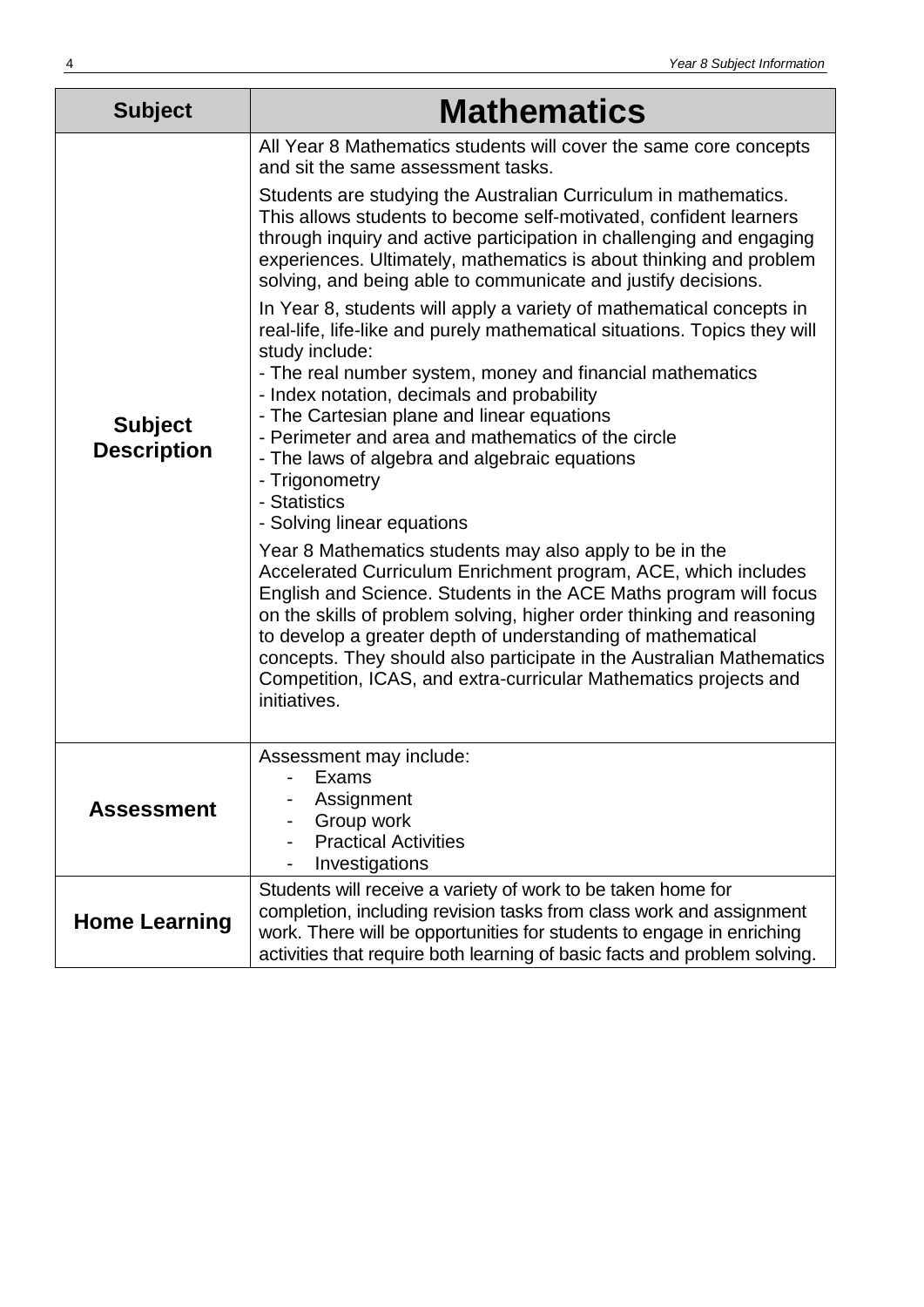<span id="page-4-0"></span>

| <b>Subject</b>                       |                                                                                                                                                                                                                                                                                                                                                                                                                                                                                                                                | <b>Science</b>                                                                                                                                                                                                                                                                                                                                                                                                                                                                  |
|--------------------------------------|--------------------------------------------------------------------------------------------------------------------------------------------------------------------------------------------------------------------------------------------------------------------------------------------------------------------------------------------------------------------------------------------------------------------------------------------------------------------------------------------------------------------------------|---------------------------------------------------------------------------------------------------------------------------------------------------------------------------------------------------------------------------------------------------------------------------------------------------------------------------------------------------------------------------------------------------------------------------------------------------------------------------------|
|                                      | and continue to develop their understanding of the role of<br>and develop models such as food chains, food webs and the<br>water cycle to represent and analyse the flow of energy and<br>motion. They explore the notion of renewable and non-<br>renewable resources and consider how this classification<br>depends on the timescale considered.<br>Curriculum Enrichment program, which includes studying ACE<br>Science, English and Maths. Students in the ACE program will<br>a deeper understanding.<br>Units include: | In Year 7 Science, students explore the diversity of life on Earth<br>classification in ordering and organising information. They use<br>matter through ecosystems and explore the impact of changing<br>components within these systems. They consider the interaction<br>between multiple forces when explaining changes in an object's<br>Year 7 Science students may apply to be part of the Accelerated<br>study concepts at a quicker pace and a greater depth to develop |
| <b>Subject</b><br><b>Description</b> | Chemistry                                                                                                                                                                                                                                                                                                                                                                                                                                                                                                                      | Unit 1: Water — waste not,<br>want not<br>Unit 2: Water - waste not,<br>want not (applications)                                                                                                                                                                                                                                                                                                                                                                                 |
|                                      | <b>Physics</b>                                                                                                                                                                                                                                                                                                                                                                                                                                                                                                                 | Unit 3: Moving right along -<br>exploring motion<br>Unit 4: Moving right along —<br>applications in real systems                                                                                                                                                                                                                                                                                                                                                                |
|                                      | <b>Earth and Environmental</b><br>Science                                                                                                                                                                                                                                                                                                                                                                                                                                                                                      | Unit 5: Heavenly bodies<br>Unit 6: Sensational seasons                                                                                                                                                                                                                                                                                                                                                                                                                          |
|                                      | <b>Biology</b>                                                                                                                                                                                                                                                                                                                                                                                                                                                                                                                 | Unit 7: Organising organisms<br>Unit 8: Affecting organisms                                                                                                                                                                                                                                                                                                                                                                                                                     |
|                                      | Year 8 Science students may apply to be part of the Accelerated<br>Curriculum Enrichment program, which includes studying ACE<br>Science, English and Maths. Students in the ACE program will<br>study concepts at a quicker pace and a greater depth to develop<br>a deeper understanding.                                                                                                                                                                                                                                    |                                                                                                                                                                                                                                                                                                                                                                                                                                                                                 |
| <b>Assessment</b>                    | Written exams<br>$\bullet$<br>Research task with scientific report<br>$\bullet$                                                                                                                                                                                                                                                                                                                                                                                                                                                |                                                                                                                                                                                                                                                                                                                                                                                                                                                                                 |
| Home<br>Learning                     | Experimental investigation with scientific report<br>$\bullet$<br>student diary. These diaries must be brought to every class.<br>the opportunity to use this time for reading, revision and study of<br>concepts that have been covered in class.                                                                                                                                                                                                                                                                             | Home learning is set in most lessons and is to be recorded in the<br>If home learning is not set for any one night, students should take                                                                                                                                                                                                                                                                                                                                        |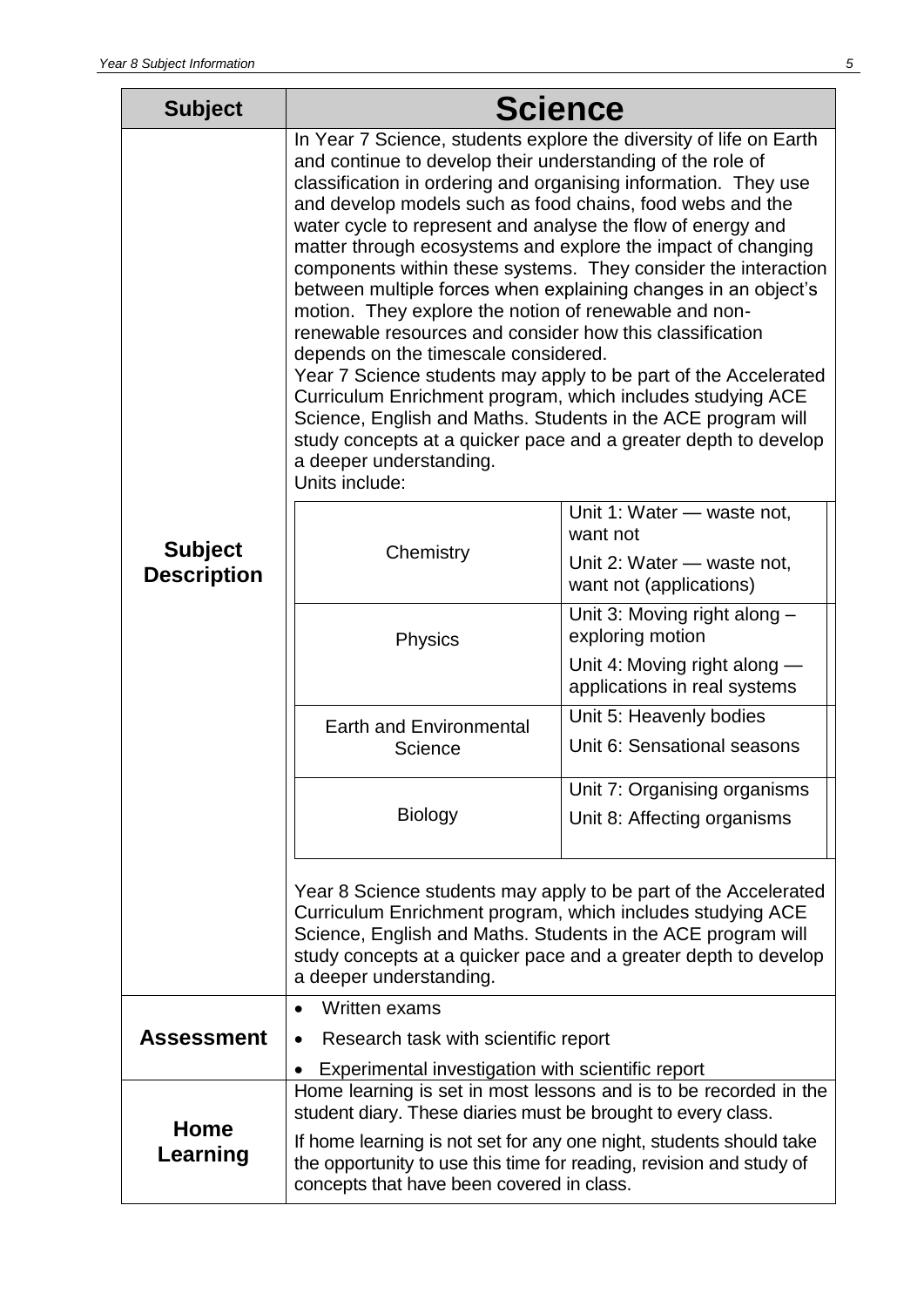<span id="page-5-0"></span>

| <b>Subject</b>                       | <b>Humanities</b>                                                                                                                                                                                                                                                                                                                                                                                                                                                                                  |  |
|--------------------------------------|----------------------------------------------------------------------------------------------------------------------------------------------------------------------------------------------------------------------------------------------------------------------------------------------------------------------------------------------------------------------------------------------------------------------------------------------------------------------------------------------------|--|
|                                      | Biloela State High School has implemented the<br>Australian Curriculum History and Civics and<br>Citizenship (Semester 1) and Geography,<br>Economics and Business (Semester 2) programs.<br>The first semester contains history units investigating<br>the topics of the middle ages in Europe, Shogun<br>Japan and the Spanish conquests of the Americas.<br>The Civics and Citizenship units investigate the<br>diversity in Australian society and the types of laws<br>and how they are made. |  |
| <b>Subject</b><br><b>Description</b> | In Semester 2 the students investigate the<br>geography units of Landforms and Landscapes and<br><b>Changing Nations.</b>                                                                                                                                                                                                                                                                                                                                                                          |  |
|                                      | The course will also develop a range of skills in<br>students essential to implement the inquiry process<br>and communicate their finding effectively. These<br>skills include developing focus questions, evaluating<br>a range of sources and constructing a thoughtful and<br>supported hypothesis.                                                                                                                                                                                             |  |
|                                      | In Economics and Business the students investigate<br>how businesses develop, prioritise and plan to<br>achieve their short and long term goals to ensure<br>their future success.                                                                                                                                                                                                                                                                                                                 |  |
|                                      | A range of assessment techniques will be<br>implemented throughout the course. This may<br>include:                                                                                                                                                                                                                                                                                                                                                                                                |  |
| Assessment                           | 1. Short response exams                                                                                                                                                                                                                                                                                                                                                                                                                                                                            |  |
|                                      | 2. Research essays                                                                                                                                                                                                                                                                                                                                                                                                                                                                                 |  |
|                                      | 3. Orals/seminars                                                                                                                                                                                                                                                                                                                                                                                                                                                                                  |  |
|                                      | 4. Essay exams etc                                                                                                                                                                                                                                                                                                                                                                                                                                                                                 |  |
| <b>Home Learning</b>                 | Written home learning may not be given for every<br>lesson, however, it is expected that revision of in-<br>class concepts and activities occurs after each<br>lesson to consolidate learning. Once assessment<br>tasks have been distributed, it is expected students<br>work on these, consistently, at home to be ready for<br>monitoring and due dates.                                                                                                                                        |  |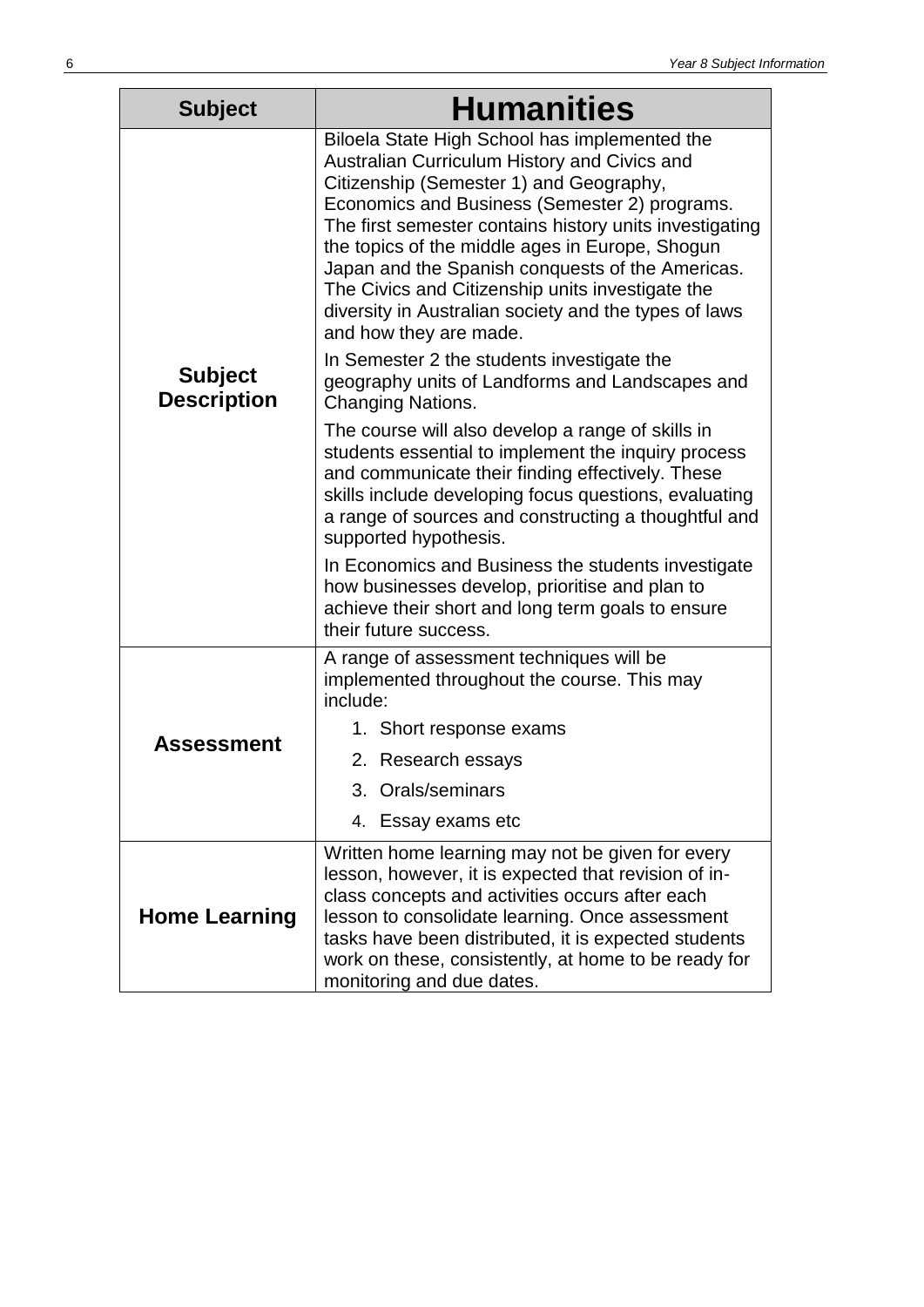<span id="page-6-0"></span>

| <b>Subject</b>                       | <b>HPE</b>                                                                                                                                                                                                                                                                                                                                                                                                                                                                                                                                                                                                    |  |
|--------------------------------------|---------------------------------------------------------------------------------------------------------------------------------------------------------------------------------------------------------------------------------------------------------------------------------------------------------------------------------------------------------------------------------------------------------------------------------------------------------------------------------------------------------------------------------------------------------------------------------------------------------------|--|
| <b>Subject</b><br><b>Description</b> | Health and Physical Education provides students with the<br>opportunity to participate in physical activity on a weekly<br>basis as a minimum.                                                                                                                                                                                                                                                                                                                                                                                                                                                                |  |
|                                      | This subject focuses on the broader role students play in<br>contributing to the health, safety and wellbeing of their<br>wider community. Students examine and address health<br>areas relevant to them, their families and community as<br>well as developing health literacy skills. Students<br>investigate techniques to assess the quality of movement<br>performances and how to use a range of tools to appraise,<br>analyse and enhance performances. In addition, they adapt<br>and improvise their movements to respond to different<br>movement situations, stimuli, environments and challenges. |  |
|                                      | In this subject units of work from personal social and<br>community health and movement and physical activity are<br>taught concurrently. All Year 8 HPE students will cover the<br>same core concepts and are assessed using the same<br>assessment tasks.                                                                                                                                                                                                                                                                                                                                                   |  |
|                                      | The focus areas to be addressed in Years 7 to 8 include,<br>but are not limited to:                                                                                                                                                                                                                                                                                                                                                                                                                                                                                                                           |  |
|                                      | alcohol and other drugs (AD)                                                                                                                                                                                                                                                                                                                                                                                                                                                                                                                                                                                  |  |
|                                      | food and nutrition (FN)<br>$\bullet$                                                                                                                                                                                                                                                                                                                                                                                                                                                                                                                                                                          |  |
|                                      | health benefits of physical activity (HBPA)<br>$\bullet$                                                                                                                                                                                                                                                                                                                                                                                                                                                                                                                                                      |  |
|                                      | mental health and wellbeing (MH)<br>$\bullet$                                                                                                                                                                                                                                                                                                                                                                                                                                                                                                                                                                 |  |
|                                      | relationships and sexuality (RS)                                                                                                                                                                                                                                                                                                                                                                                                                                                                                                                                                                              |  |
|                                      | safety (S)<br>$\bullet$                                                                                                                                                                                                                                                                                                                                                                                                                                                                                                                                                                                       |  |
|                                      | challenge and adventure activities (CA)                                                                                                                                                                                                                                                                                                                                                                                                                                                                                                                                                                       |  |
|                                      | games and sports (GS)                                                                                                                                                                                                                                                                                                                                                                                                                                                                                                                                                                                         |  |
|                                      | lifelong physical activities (LLPA)<br>$\bullet$                                                                                                                                                                                                                                                                                                                                                                                                                                                                                                                                                              |  |
|                                      | rhythmic and expressive movement activities (RE).<br>$\bullet$                                                                                                                                                                                                                                                                                                                                                                                                                                                                                                                                                |  |
|                                      | Exams &/or Assignments                                                                                                                                                                                                                                                                                                                                                                                                                                                                                                                                                                                        |  |
| <b>Assessment</b>                    | Group work                                                                                                                                                                                                                                                                                                                                                                                                                                                                                                                                                                                                    |  |
|                                      | <b>Practical Physical Activities</b><br>Revision and home learning activities as required and                                                                                                                                                                                                                                                                                                                                                                                                                                                                                                                 |  |
| <b>Home Learning</b>                 | practise of skills and activities.                                                                                                                                                                                                                                                                                                                                                                                                                                                                                                                                                                            |  |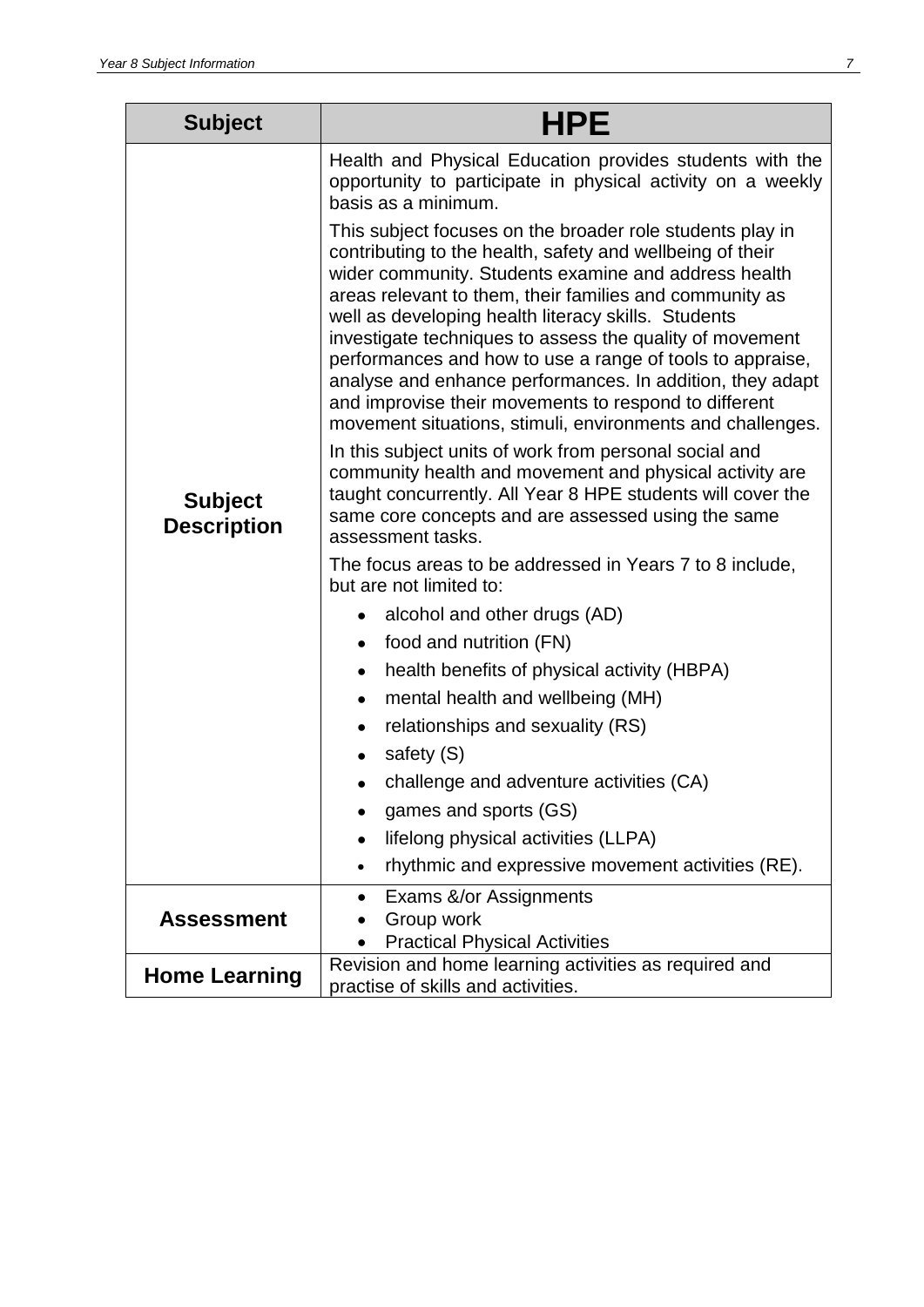| <b>Subject</b>                       | Wellbeing                                                                                                                                                                                                                                                 |  |
|--------------------------------------|-----------------------------------------------------------------------------------------------------------------------------------------------------------------------------------------------------------------------------------------------------------|--|
| <b>Subject</b><br><b>Description</b> | Students will have 70 min per week to engage in a range of activities to<br>help acclimatise to high school and work through skills and concepts suited<br>to their adolescent age of development.                                                        |  |
|                                      | Junior Secondary wellbeing topics and activities are organised around 4<br>areas: self-management, social-awareness, self-awareness and social<br>management. The program evolves to suit the needs of the students.<br>Possible topics are listed below: |  |
|                                      | 1. Self Management- Time management, healthy sleep patterns, living in<br>balance etc                                                                                                                                                                     |  |
|                                      | 2. Social Awareness- Recycling, emotional literacy, bullying, conflict<br>resolution etc                                                                                                                                                                  |  |
|                                      | 3. Self awareness- Hidden emotions, body language, positive and<br>negative friendships, friendship skills                                                                                                                                                |  |
|                                      | 4. Social Management- art of an apology, decision making, team work etc                                                                                                                                                                                   |  |
| <b>Assessment</b>                    | Students will be reported on for their level of engagement and participation                                                                                                                                                                              |  |
|                                      | in the subject.                                                                                                                                                                                                                                           |  |
| <b>Home Learning</b>                 | Students may be set weekly tasks to come home and discuss or share                                                                                                                                                                                        |  |
|                                      | concepts covered in class.                                                                                                                                                                                                                                |  |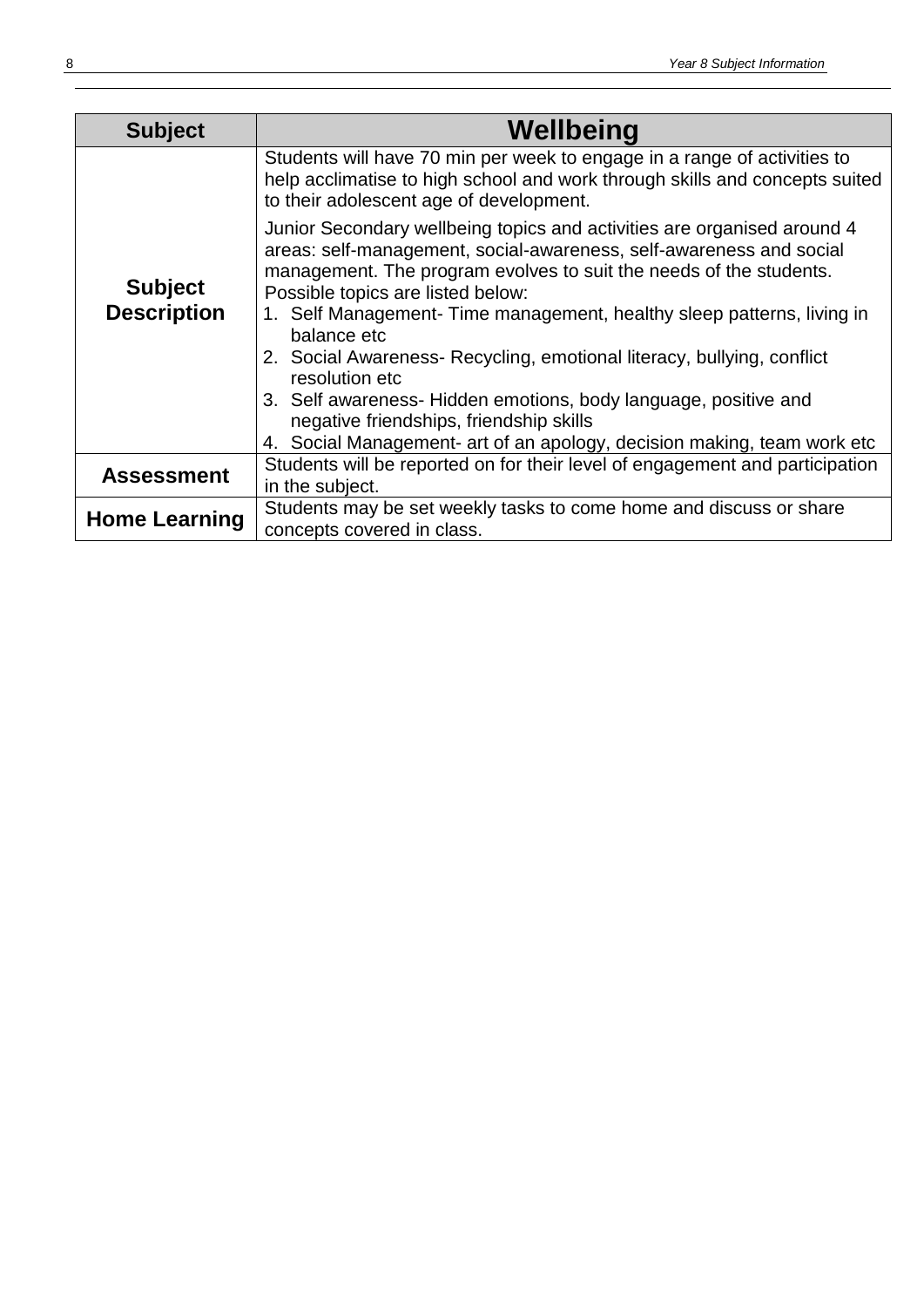## **TECHNOLOGIES**

All Year 8 students study one Digital Technology strand and two Design Technologies strands listed below according to the Australian Curriculum, Assessment and Reporting Authority: Technologies learning area.

- Materials and Technologies Specialisation
- <span id="page-8-0"></span>Food Specialisation

| <b>Subject</b>                       | <b>Technologies</b>                                                                                                                                                                                                                                                                                                                                                                                                                                                                                                                                                                                                                                                                                                                                                                                                                                                              |
|--------------------------------------|----------------------------------------------------------------------------------------------------------------------------------------------------------------------------------------------------------------------------------------------------------------------------------------------------------------------------------------------------------------------------------------------------------------------------------------------------------------------------------------------------------------------------------------------------------------------------------------------------------------------------------------------------------------------------------------------------------------------------------------------------------------------------------------------------------------------------------------------------------------------------------|
| <b>Subject</b><br><b>Description</b> | The Technologies curriculum provides students with opportunities to consider how<br>solutions that are created now, will be used in the future. Students will identify the<br>possible benefits and risks of creating solutions. They will use critical and creative<br>thinking to weigh up possible short and long term impacts.<br>As students progress through the Technologies curriculum, they will begin to identify<br>possible and probable futures, and their preferences for the future. They develop<br>solutions to meet needs considering impacts on liveability, economic prosperity and<br>environmental sustainability. Students will learn to recognise that views about the<br>priority of the benefits and risks will vary and that preferred futures are contested.<br>The Australian Curriculum: Technologies describes two distinct but related subjects. |
|                                      | Design and Technologies, in which students use design thinking and technologies<br>$\bullet$<br>to generate and produce designed solutions for authentic needs and opportunities.<br>Digital Technologies, in which students use computational thinking and information<br>$\bullet$<br>systems to define, design and implement digital solutions.                                                                                                                                                                                                                                                                                                                                                                                                                                                                                                                               |
|                                      | By the end of Year 8 students will have had the opportunity to develop design<br>solutions in all 4 topic areas listed below.                                                                                                                                                                                                                                                                                                                                                                                                                                                                                                                                                                                                                                                                                                                                                    |
|                                      | <b>Food specialisations</b><br>In this unit, students analyse how characteristics and properties of food determine<br>preparation techniques and presentation when designing solutions for healthy eating.                                                                                                                                                                                                                                                                                                                                                                                                                                                                                                                                                                                                                                                                       |
|                                      | <b>Materials and technologies specialisations</b><br>In this unit, students analyse ways to produce designed solutions through selecting<br>and combining characteristics and properties of materials, systems, components, tools<br>and equipment.                                                                                                                                                                                                                                                                                                                                                                                                                                                                                                                                                                                                                              |
|                                      | Food and fibre production<br>In this unit, students analyse how food and fibre are produced when designing<br>managed environments and how these can become more sustainable.                                                                                                                                                                                                                                                                                                                                                                                                                                                                                                                                                                                                                                                                                                    |
|                                      | <b>Engineering principles and systems</b><br>In this unit, students analyse how motion, force and energy are used to manipulate<br>and control electromechanical systems when designing simple, engineered solutions.                                                                                                                                                                                                                                                                                                                                                                                                                                                                                                                                                                                                                                                            |
|                                      | By the end of Year 8, students will have had opportunities to create a range of digital<br>solutions, such as interactive web applications or programmable multimedia assets or<br>simulations of relationships between objects in the real world.                                                                                                                                                                                                                                                                                                                                                                                                                                                                                                                                                                                                                               |
| <b>Assessment</b>                    | Assessment instruments could include:<br><b>Portfolios</b><br>• Practical projects<br>$\bullet$<br>Oral presentations<br>Assignments<br>$\bullet$<br>Theory and practical exams<br>$\bullet$                                                                                                                                                                                                                                                                                                                                                                                                                                                                                                                                                                                                                                                                                     |
| Home<br>Learning                     | Students will receive a variety of work to be taken home for completion. This home<br>learning is to be completed by the due date. (Quite often home learning will be working<br>on their assessment tasks at home)                                                                                                                                                                                                                                                                                                                                                                                                                                                                                                                                                                                                                                                              |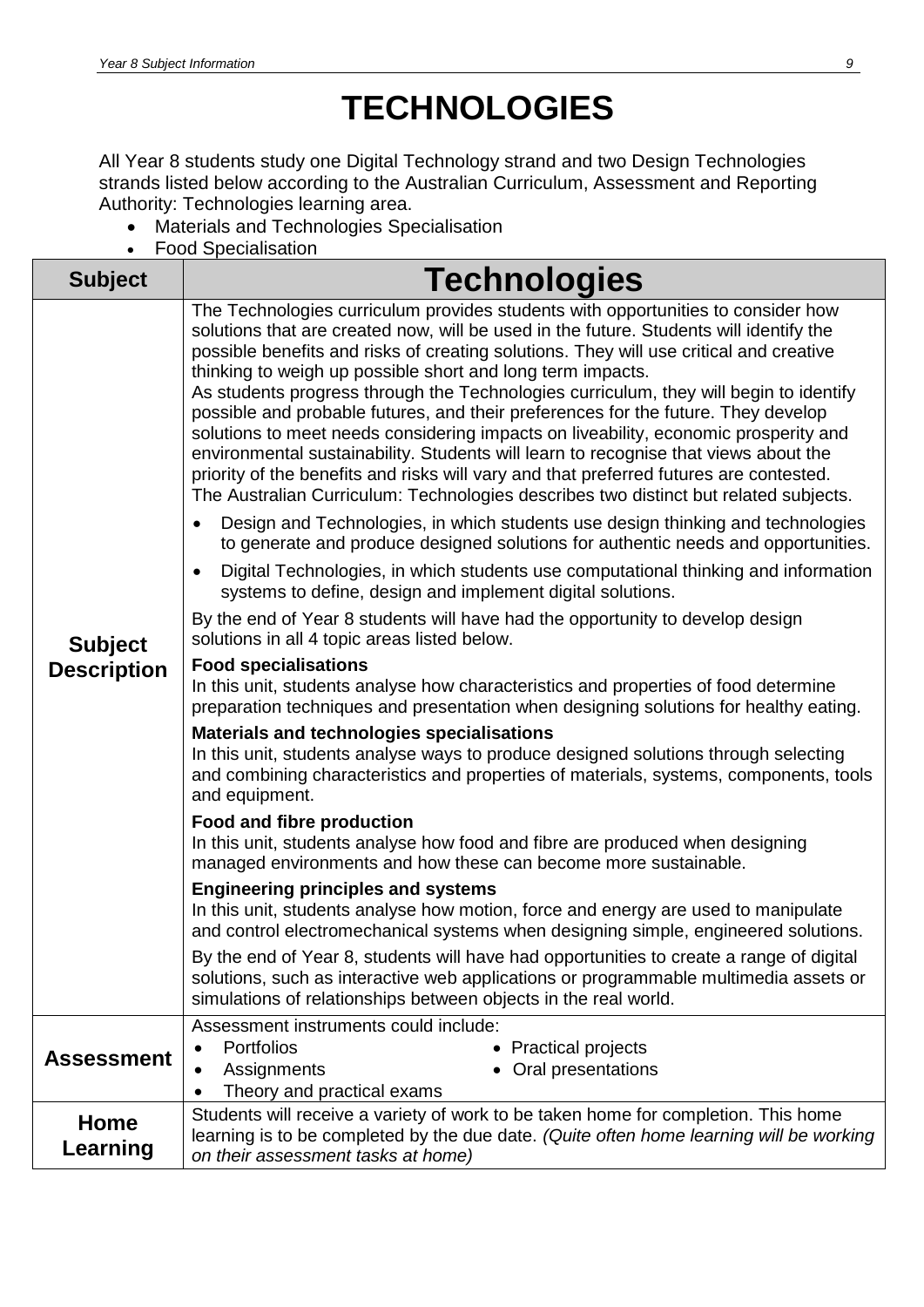### **THE ARTS**

The Arts subjects will run on a rotational basis where students study a combination of Drama, Music, Media and Visual Arts. The options may change dependent on teacher availability.

<span id="page-9-0"></span>

| <b>Subject</b>                       | <b>The Arts</b>                                                                                                                                                                                                                                                                                                                                                                                                                                                                                                                                                                                                                                                                                                                                                                                                                                                                                                                                                                                                                                                                                                                                                                                                                                                                                                                                                                                                                                                                                                                                                                                                                                                                                                                                                                                                                                                                    |
|--------------------------------------|------------------------------------------------------------------------------------------------------------------------------------------------------------------------------------------------------------------------------------------------------------------------------------------------------------------------------------------------------------------------------------------------------------------------------------------------------------------------------------------------------------------------------------------------------------------------------------------------------------------------------------------------------------------------------------------------------------------------------------------------------------------------------------------------------------------------------------------------------------------------------------------------------------------------------------------------------------------------------------------------------------------------------------------------------------------------------------------------------------------------------------------------------------------------------------------------------------------------------------------------------------------------------------------------------------------------------------------------------------------------------------------------------------------------------------------------------------------------------------------------------------------------------------------------------------------------------------------------------------------------------------------------------------------------------------------------------------------------------------------------------------------------------------------------------------------------------------------------------------------------------------|
| <b>Subject</b><br><b>Description</b> | Students will use their creativity, imagination & senses to express ideas across a<br>range of social, cultural, historical, technological & economic contexts. They will<br>enhance their aesthetic understandings of arts elements & languages. Students will<br>also create their own works & present & respond to their own & others' arts works.<br>In The Arts, all Year 8 students are assessed under the same criteria for each strand:<br>Creating<br>$\bullet$<br>Presenting<br>Responding<br>Students will also apply the same skills across the strands, such as:<br>making decisions about arts elements in relation to specific styles or purposes,<br>creating arts works (musical, dramatic or visual),<br>-<br>using interpretative & technical skills to modify & refine works,<br>identifying risks & applying safe practices,<br>reflecting on learning, apply new understandings & justify future applications.<br>Drama<br>Students investigate Australian Indigenous perspectives to create a storyboard about<br>dramatic action from a Dreamtime story. They then respond to dramatic action by<br>viewing recorded live theatre.<br>Media<br>Students investigate the use of advertising and how it targets viewers based on their<br>demographic - e.g. gender, race and age. Reframing an existing advertisement for a<br>different target audience and evaluation, are the tasks for this unit.<br><b>Music</b><br>Students explore how music can tell a story and paint a picture for the audience. They<br>create, perform, respond to and analyse different types of music with the themes in<br>mind.<br><b>Visual Arts</b><br>Students investigate the built world through architectural drawings, photography and<br>painting; culminating in designing a ceramic tile for an specific place and time of one of<br>the architectural buildings. |
| <b>Assessment</b>                    | Assessment includes:<br>Drama<br>Performing student devised work developed through their storyboard<br>Analysing and evaluating live theatre in an essay<br><b>Media Arts</b><br>Filmed advertisement and reflection<br>$\overline{\phantom{0}}$<br>Music<br>Composition from a stimulus<br>Performance of teacher chosen pieces<br>-<br>Under exam conditions, analyse and evaluate music viewpoints<br><b>Visual Art</b><br>Architectural drawing and reflection<br>Ceramic tile and reflection                                                                                                                                                                                                                                                                                                                                                                                                                                                                                                                                                                                                                                                                                                                                                                                                                                                                                                                                                                                                                                                                                                                                                                                                                                                                                                                                                                                  |
| Home<br>Learning                     | Students will receive a variety of work to be taken home for completion, including revision<br>tasks from class work and assignment work.                                                                                                                                                                                                                                                                                                                                                                                                                                                                                                                                                                                                                                                                                                                                                                                                                                                                                                                                                                                                                                                                                                                                                                                                                                                                                                                                                                                                                                                                                                                                                                                                                                                                                                                                          |